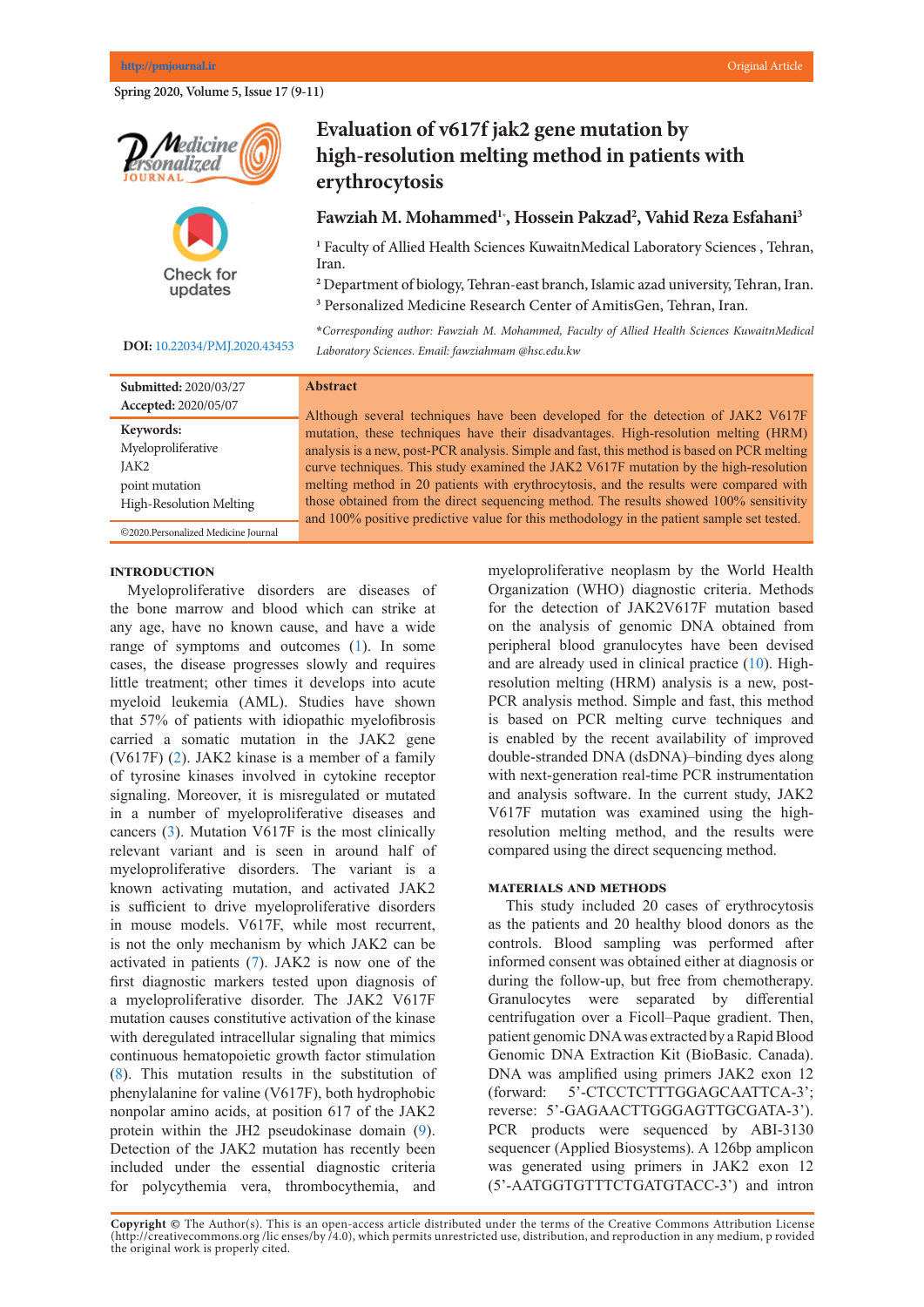12 (5'-AGACAGTAATGAGTATCTAATGAC-3'). Each PCR contained 40 ng DNA, 2.5 mM MgCl2, 200 μM dNTPs, 0.5 μM of each primer, 5x Hot FIREPOL Eva Green qPCR Mix (Solisbiodyne, Estonia). Duplicate PCRs and the HRM analysis were conducted on a RotorGene 6000™ real-time analyzer. The PCR profile was an initial hold at 95 °C for 10 mins, 40 cycles at 95 °C for 15 secs, 58 °C for 30 secs, and 72 °C for 20 secs, followed by 50 °C for 30 secs and then a melt from 70 °C to 95 °C rising at 0.1 °C/secon. Normalization bars were between 72-75 °C for the leading range and 92-93 °C for the tailing range.

#### **Results**

Sensitivity tests were carried out in triplicate to ensure the reproducibility of the HRM analysis. The *JAK2* V617F mutation can be easily distinguished in the normalized melting peaks and normalized difference curves. In the normalized melting peaks, the homozygous samples showed sharp, symmetric melting transitions, whereas heterozygotes had a more gradual, complex transition. Homozygous mutants were identified with a Tm shift compared with the wild-type. In the normalized difference curves, the melting profile of a wild type control was chosen as the horizontal baseline, and the relative differences in the melting of all other samples were plotted relative to this baseline. The HRM assay was able to reproducibly distinguish 5% of mutant DNA in a background of wild-type DNA. HRM was successful in discriminating DNA samples with a wild type JAK2 exon 12 genotype from those including an exon 12 mutation, and it correctly identified all positive samples in this group with no false-positive results. Direct sequencing of HRM products confirmed the presence of an exon 12 mutation in these cases when compared with the titration experiment results.

#### **Discussion**

Because this methodology will be affected by the presence of inheritable polymorphisms, a candidate region containing *JAK2* exon 12 and intron 12 was selected on the basis of an absence of polymorphisms in the NCBI database  $(11)$ . Subsequently, a previously unreported polymorphism within this region was identified in 85 out of the 128 tested individuals; this variation involved the presence or absence of a penta-nucleotide sequence (position 5,060,231- 5,060,235) that would significantly affect any HRM profile. Accordingly, this region was excluded from the final amplicon ([12\)](#page-2-0). Several techniques have been developed for the detection of JAK2 V617F mutation; however, these techniques have their disadvantages. DNA sequencing, currently considered as the gold standard for mutational analysis because of its ability to identify the specific DNA-sequence changes, is limited by its high cost and low sensitivity [\(13](#page-2-0)). Pyrosequencing offers a sensitive alternative method but requires expensive equipment. The dHPLC method can detect mutations sensitively, but it also requires a considerable initial investment for equipment. ARMS, the most sensitive method, requires the manipulation of amplified PCR products. PCR-RFLP is time-consuming and has the possibility of incomplete digestion causing falsepositive result. For several real-time PCR platforms, one major disadvantage is the need for expensive fluorescence-labeled probes ([14-16](#page-2-0)). Mutation analysis of granulocyte DNA samples from V617Fnegative erythrocytosis patients using sequencing, allele-specific PCR, and HRM allowed the assessment of the sensitivity and positive predictive value of the HRM methodology. Mutations were not detected by allele-specific PCR or sequencing in samples scored as wild type by HRM, resulting in 100% sensitivity and 100% positive predictive value for this methodology in the patient sample set tested.

#### **Reference**

<span id="page-1-0"></span>1. Baxter EJ, Scott LM, Campbell PJ, et al. Acquired mutation of the tyrosine kinase JAK2 in human myeloproliferative diseases. Lancet 2005;365:1054–61.

2. Levine RL, Wadleigh M, Cools J, et al. Activating mutation in the tyrosine kinase JAK2 in polycythemia vera, essential thrombocythemia, and myeloid metaplasia with myelofi brosis. Cancer Cell 2005;7:387–97.

3. Vainchenker W, Constantinescu SN. A unique activating mutation in JAK2(V617F) is at the origin of polycythemia vera and allows a new classifi cation of myeloproliferative diseases. Hematology 2005;2005:195–200.

4. Zhao R, Xing S, Li Z, et al. Identifi cation of an acquired JAK2 mutation in polycythemia vera. J Biol Chem 2005;280:22788–92. 5. James C, Ugo V, Le Couedic JP, et al. A unique clonal JAK2 mutation leading to constitutive signaling causes polycythaemia vera. Nature 2005;434:1144–8.

6. Kralovics R, Passamonti F, Buser AS, et al. A gain-of-function mutation of JAK2 in myeloproliferative disorders. N Engl J Med 2005;352:1779–90.

7. Jones AV, Kreil S, Zoi K, et al. Widespread occurrence of the JAK2 V617F mutation in chronic myeloproliferative disorders. Blood 2005;106:2162–8.

8. Kr¨oger N, Badbaran A, Holler E, et al. Monitoring of the JAK2-V617F mutation by highly sensitive quantitative real-time PCR after allogeneic stem cell transplantation in patients with myelofi brosis. Blood 2007;109:1316–21.

9. Tefferi A, Thiele J, Orazi A, et al. Proposals and rationale for revision of the World Health Organization diagnostic criteria for polycythemia vera, essential thrombocythemia, and primary myelofi brosis: recommendations from an ad hoc international expert panel. Blood 2007;110:1092–7.

10. Vardiman JW, Bennett JM, Bain BJ, et al. Myelodysplastic/ myeloproliferative neoplasm, unclassifi able. In: Swerdlow SH, Campo E, Harris NL, et al, editors. WHO classifi cation of tumours of haematopoietic and lymphoid tissues. Lyon: IARC Press; 2008. p. 85–6.